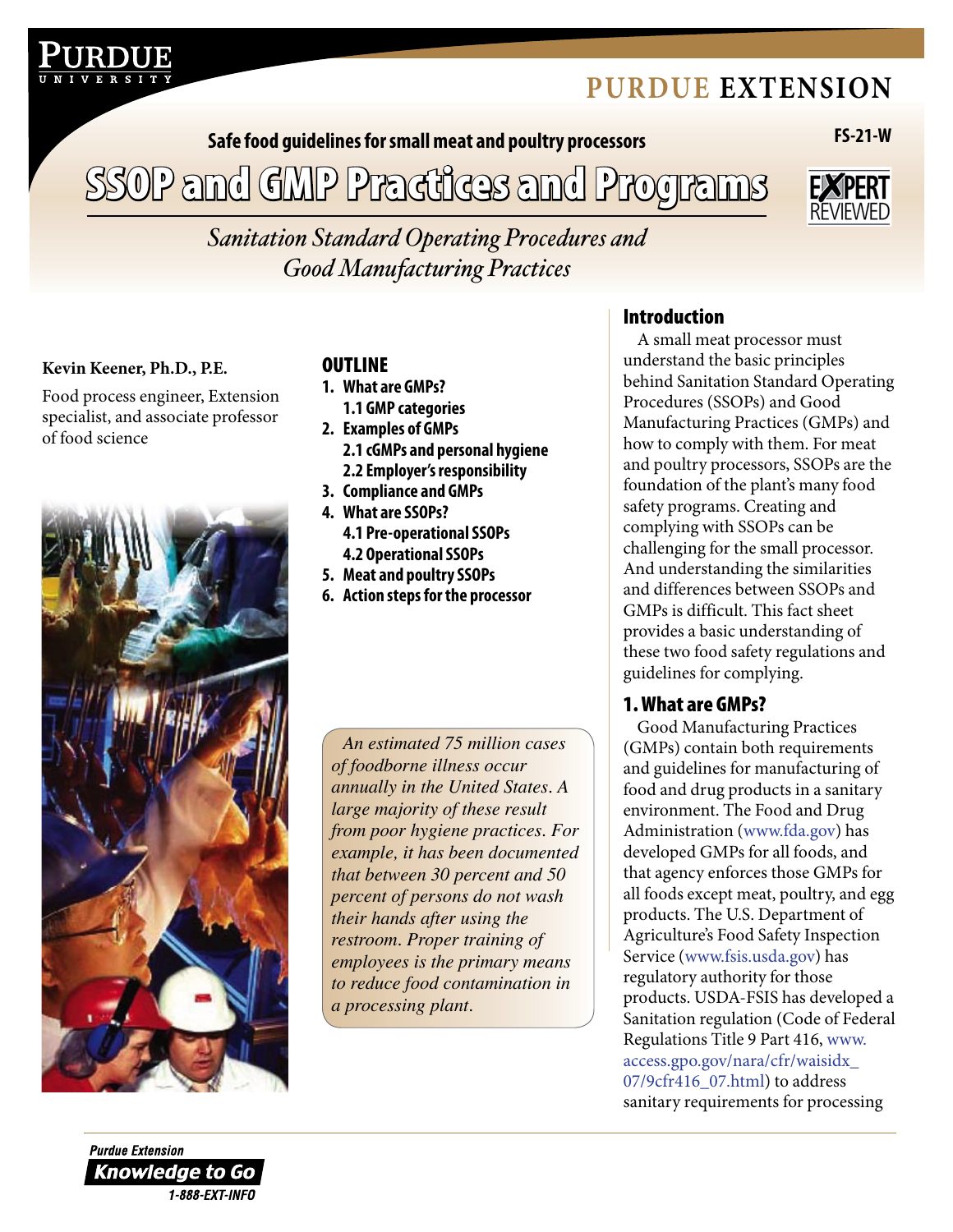SSOP and GMP Practices and Programs (FS-21-W)

of meat and poultry products. Within the Sanitation regulations are requirements to produce wholesome foods under sanitary conditions and specific Sanitation Standard Operating Procedures (SSOPs). When developing SSOPs to meet USDA-FSIS requirements, it is helpful to review GMPs for nonmeat products (21 CFR 110 [www.access.gpo.gov/nara/cfr/waisidx\\_](http://www.access.gpo.gov/nara/cfr/waisidx_02/21cfr110_02.html) [02/21cfr110\\_02.html](http://www.access.gpo.gov/nara/cfr/waisidx_02/21cfr110_02.html)), since FDA includes extensive details on defining sanitary conditions and allowable practices.

Good Manufacturing Practice (GMP) regulations were first introduced in 1969 by the FDA as Part 128 of the Code of Federal Regulations to further implement the Food, Drug and Cosmetic Act. In 1977 this was recoded as Part 110, and it was further revised and updated in 1986, to what is now regarded as cGMPs (current GMPs).

> *GMP regulations are designed to control the risk of contaminating foods with filth, chemicals, microbes, and other means during their manufacture.*

## *1.1 GMPs categories*

- 1. General maintenance of physical facilities
- 2. Cleaning and sanitizing of equipment and utensils
- 3. Storage and handling of clean equipment and utensils
- 4. Pest control
- 5. Proper use and storage of cleaning compounds, sanitizers, and pesticides
- 6. Employee training
- 7. Plant design
- 8. Quality assurance assessment

These are the umbrella GMPs for all FDA-inspected food processing establishments regardless of size. Specific GMPs establish regulations for particular industries and products and are in addition to the umbrella GMPs. For example, there are specific GMPs for seafood processors and dairy processors.

Meat and poultry processors are required to adhere to Sanitation program requirements in 9 CFR 416. USDA enforces 9 CFR 416, while FDA enforces 21 CFR 110. Meat and poultry plants are responsible for preventing adulteration of their products through their written Sanitation program. Practically speaking, the meat and poultry processor should understand and know GMPs, because they can serve as a valuable guide and tool when formulating the plant's Sanitation program.

### 2. Let's look at some cGMPs

Let's look at the Code of Federal Regulations (CFR) under Title 21and Part 110; so go to the Code of [Federal Regulations \(www.access.gpo.gov/nara/cfr/cfr](http://www.access.gpo.gov/nara/cfr/cfr-table-search.html)table-search.html - page1), scroll down to Title 21 that covers Food and Drugs and select the latest revision. Next, select the range that includes Part 110 that is Current Good Manufacturing Practice in manufacturing, packing, and holding human foods. Finally, browse through the GMPs to get a general overview of the regulations and how they are written.

### *2.1 cGMPs and personal hygiene*

Cross-contamination of food by foodhandlers is the most frequent cause of contamination. Employee hygiene is essential, because the hygienic condition and habits of workers determine the amount of crosscontamination from worker to food products. It cannot be overemphasized that clean, sanitary workers are necessary to produce clean, sanitary food products.

Many cGMPs focus directly on reducing foodhandler contamination. Look at Code of Federal Regulations (CFR) Title 21, Part 110.10 (http://[a257.g.akamaitech.](http://a257.g.akamaitech.net/7/257/2422/10apr20061500/edocket.access.gpo.gov/cfr_2006/aprqtr/21cfr110.10.htm) [net/7/257/2422/10apr20061500/edocket.access.gpo.](http://a257.g.akamaitech.net/7/257/2422/10apr20061500/edocket.access.gpo.gov/cfr_2006/aprqtr/21cfr110.10.htm) [gov/cfr\\_2006/aprqtr/21cfr110.10.htm](http://a257.g.akamaitech.net/7/257/2422/10apr20061500/edocket.access.gpo.gov/cfr_2006/aprqtr/21cfr110.10.htm)). Examples of personal hygiene include washing hands, removing jewelry, and maintaining personal cleanliness. Also, the food processor should provide training for new employees in personal hygiene based on cGMPs, and that training should be part of a formal, written training program that consists of instruction in proper handwashing, personal cleanliness, and sanitary hygiene.

#### **EXAMPLE:**

GMPs Involved: Sanitary facilities and controls, 21 CFR 110.37e ([http://a257.g.akamaitech.net/7/257/](http://a257.g.akamaitech.net/7/257/2422/10apr20061500/edocket.access.gpo.gov/cfr_2006/aprqtr/21cfr110.37.htm) [2422/10apr20061500/edocket.access.gpo.gov/](http://a257.g.akamaitech.net/7/257/2422/10apr20061500/edocket.access.gpo.gov/cfr_2006/aprqtr/21cfr110.37.htm) [cfr\\_2006/aprqtr/21cfr110.37.htm\)](http://a257.g.akamaitech.net/7/257/2422/10apr20061500/edocket.access.gpo.gov/cfr_2006/aprqtr/21cfr110.37.htm).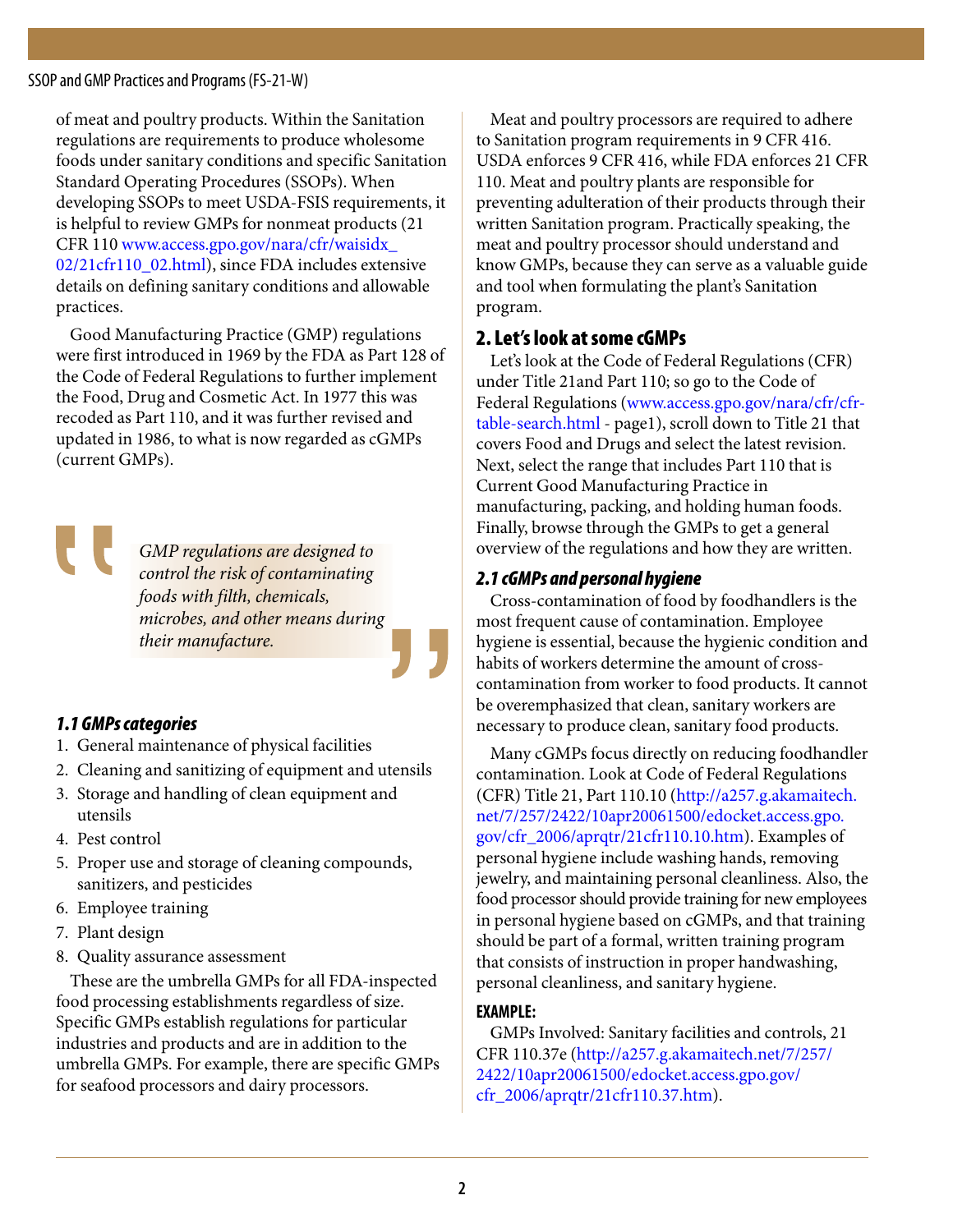

One small processor teaches correct handwashing to each employee by describing, in detail, the correct amount of soap to use, the correct water temperature, and the amount of lathering time, which is equal to the time needed to say the ABC's. Each aspect of this employee training is written in the processor's employee training program, with documentation that the materials were taught to employees. The GMPs about handwashing and facilities — such as sinks, toilets and towel racks — are presented in detail.

## *2.2 Employer's responsibilities*

- 1. Provide training in food handling and personal hygiene.
- 2. Conduct regular inspections of employees' hygiene and hygienic work habits. Violations should be handled as disciplinary violations, and incentives for superior hygiene should also be provided.
- 3. Properly maintained sanitary facilities and supplies. This includes ample quantities of soap, disinfectant, working sinks, hairnets, etc.

## 3. Complying with cGMP regulations

As you may have noticed while browsing through the GMPs, some regulations are written so that compliance is easily evaluated. For instance, the regulation that "no pests shall be allowed in any area of the food plant" is clearly defined. If an inspector found a pest, such as a mouse, or evidence of a pest in the food plant, then there obviously is a violation of the regulation.

However, some GMPs contain phrases such as "clean as frequently as necessary to protect against the contamination of the food." This vague regulatory

language obviously is subjective. How often is it "necessary" to clean the processing line: daily, every two shifts, or when we think it needs it? Other GMPs might use the terms "adequately" or "sufficient," which are both subjective terms. These issues highlight the potential problems of determining how often to clean and sanitize. USDA-FSIS has developed more prescriptive requirements for meat and poultry processing. The SSOPs require processors to document that the sanitation program and personal hygiene practices are adequate to ensure that foods are produced under sanitary conditions. As a processor changes technologies or practices, changes in the SSOPs are necessary and must be documented with appropriate validation.

## 4. What are SSOPs?

Sanitation Standard Operating Procedures — SSOPs — are the specific, written procedures necessary to ensure sanitary conditions in the food plant. They include written steps for cleaning and sanitizing to prevent product adulteration. SSOPs are required in all meat and poultry processing plants, CFR Title 9 Part 416. The cGMPs can help guide the plant when the plant's SSOPs are being developed. The SSOP procedures are specific to a particular plant, but may be similar to plants in the same or a similar industry. All SSOP procedures must be appropriately documented and validated.

Both pre-operational (before daily processing begins) and operational (during processing) sanitation needs are included in SSOPs to prevent direct product contamination or adulteration. Therefore, the decision about how often to clean the processing line would be addressed in the plant's SSOPs and supporting documentation.

## *4.1 Pre-operational SSOPs*

These are established procedures that describe the daily, routine sanitary procedures that occur before processing begins. The procedures must include the cleaning of product contact surfaces of facilities, equipment, and utensils to prevent direct product contamination or adulteration. These might include: 1.) Descriptions of equipment disassembly, reassembly after cleaning, use of acceptable chemicals according to label direction, and cleaning techniques. 2.) Application instructions, including concentrations, for sanitizers applied to product contact surfaces after cleaning.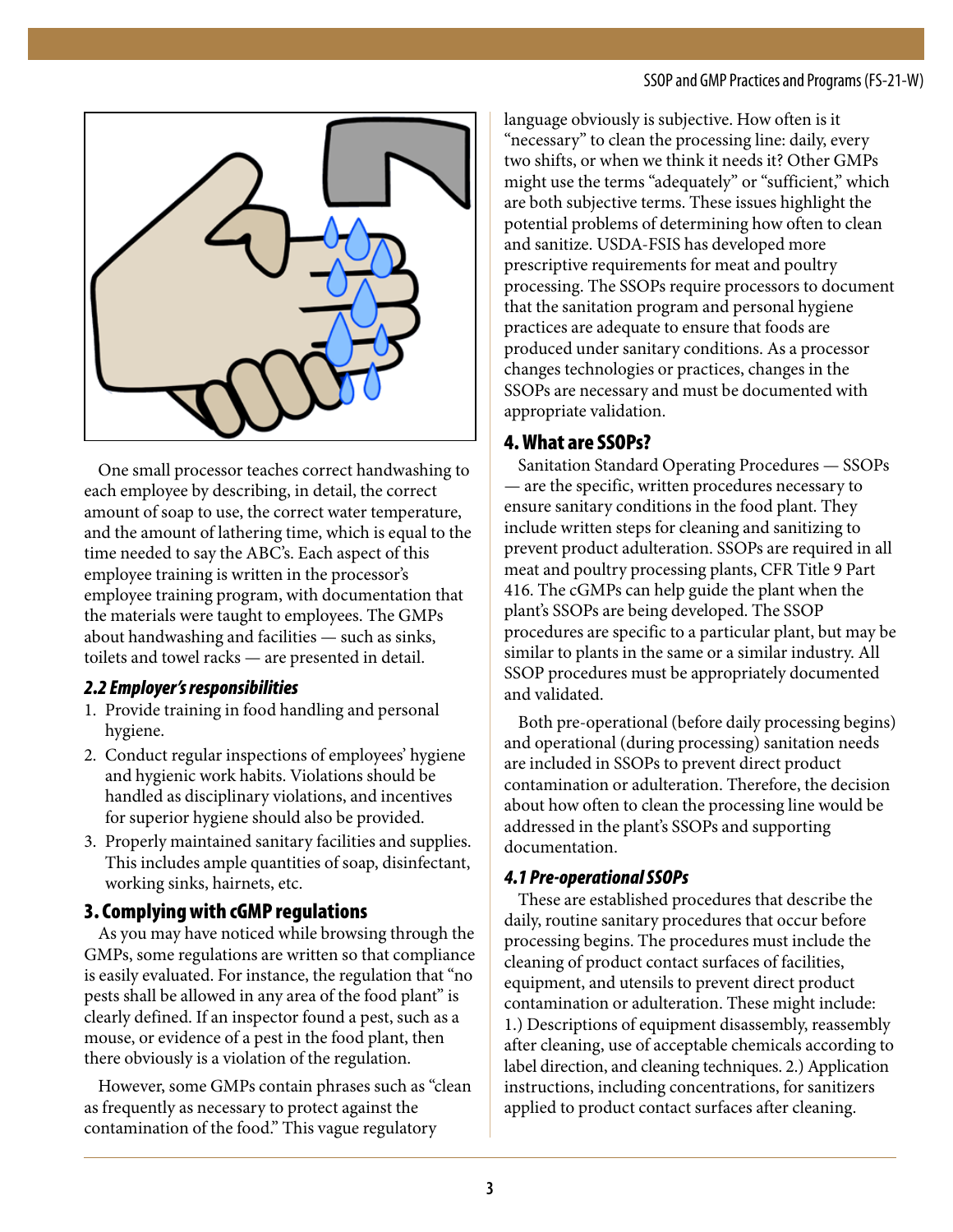SSOP and GMP Practices and Programs (FS-21-W)

## *4.2 Operational SSOPs*

These are established procedures that describe the daily, routine sanitary procedures that will be conducted during operations to prevent direct product contamination or adulteration. Established procedures for operational sanitation must result in a sanitary environment for preparing, storing, or handling any meat or poultry food product. Established procedures during operations might include, where applicable: 1) Equipment and utensil cleaning/sanitizing/disinfecting during production, as appropriate, at breaks, between shifts, and at mid-shift cleanup. 2) Procedures for employee hygiene, such as cleanliness of outer garments and gloves, hair restraints, handwashing, health, etc. 3) Product handling in raw and in cooked product areas.



Meat and poultry plants are unique because they are required to develop, maintain, and adhere to written SSOPs. The plant must identify, by position, the officials who monitor daily sanitation activities, evaluate and document whether the SSOPs are effective, and take appropriate corrective action when needed. Finally, SSOPs must be routinely verified to ensure that they are working properly. Microbiological testing should be done periodically on food and

noncontact surfaces to verify the effectiveness of the established procedures.

SSOP records must be maintained on-site for 48 hours and maintained for a minimum of six months.

## 5. Meat and poultry SSOPs

The SSOPs for meat and poultry plants must meet the following regulatory requirements:

- 1. The plant has written SSOPs describing daily procedures that will be conducted before and during operations to prevent direct product contamination or adulteration. At a minimum, these procedures must address the cleaning of food contact surfaces, equipment, and utensils. The SSOPs state the frequency at which each procedure will be verified.
- 2. The SSOPs are signed and dated by plant management or plant owner. SSOPs should be reviewed periodically.
- 3. The plant must identify individual(s) who will be responsible for implementing and monitoring SSOPs and the daily sanitation activities.
- 4. Written records of SSOP activities along with corrective actions must be maintained for a minimum of six months (48 hours on site).

## 6. Action steps for the small processor

- $\checkmark$  Find, read, and retain a copy of the cGMPs for the specific type of food plant. These regulations are located in the Code of Federal Regulations (CFR), Title 21, Part 110.
- $\checkmark$  Find, read, and retain a copy of the SSOP requirements for meat and poultry processing. CFR, Title 9, Part 416.
- $\checkmark$  Develop written policies for personal hygiene that address SSOPs in the plant including handwashing, gloves, jewelry, hairnets, policies for sick employees, etc.
- $\checkmark$  Include written SSOPs in the employee training program, specifically those associated with personal hygiene and the plant's policies on checking that employees are following the established procedures.
- $\checkmark$  Include all sanitation procedures in the SSOPs. Ensure that all sanitation procedures document the verification frequencies, identify responsible persons and supervisory personnel, and describe in detail all verification activities.